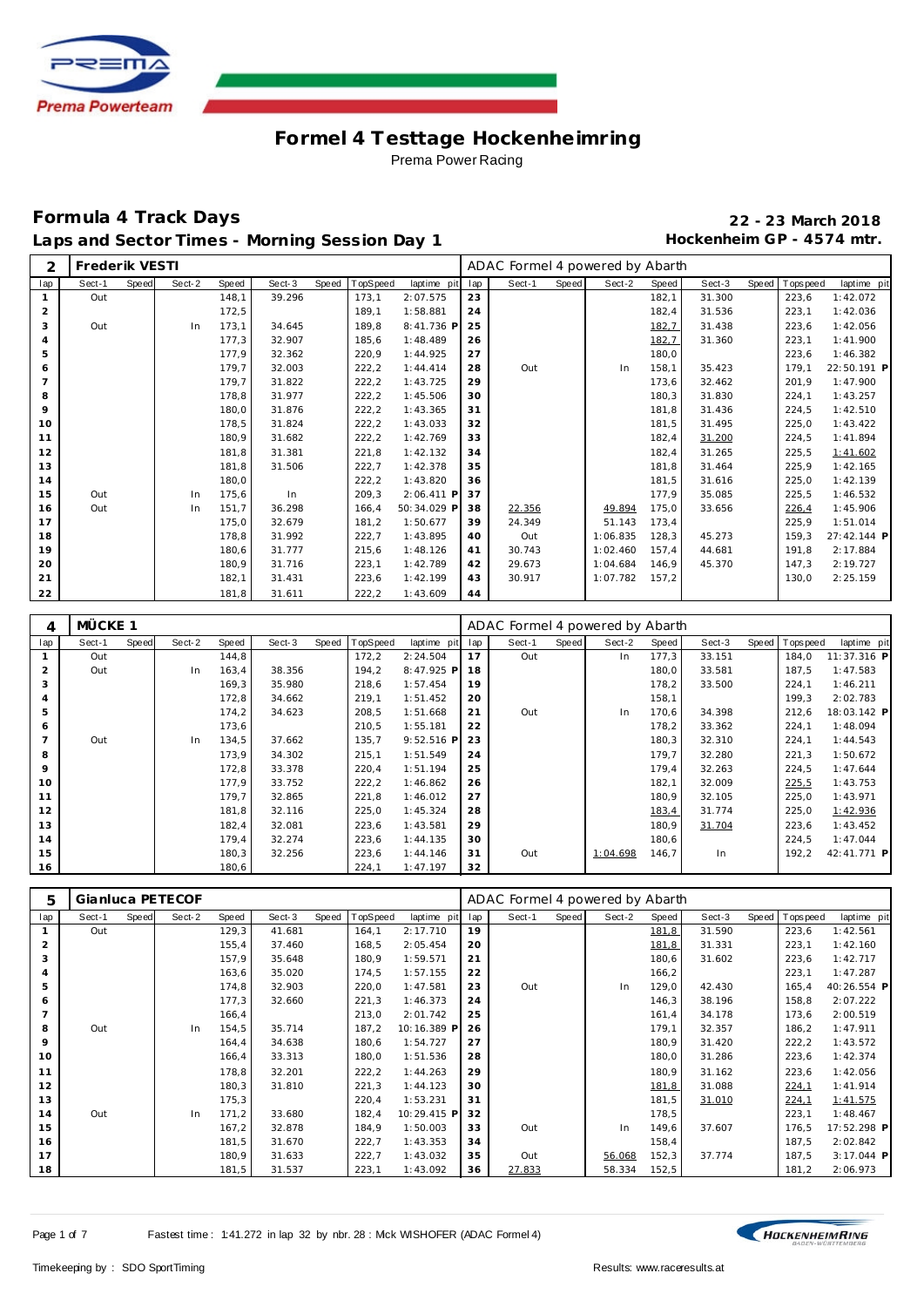

# **Formula 4 Track Days 22 - 23 March 2018** Laps and Sector Times - Morning Session Day 1 **Hockenheim GP** - 4574 mtr.

| 6              | MÜCKE <sub>2</sub> |       |        |       |        |       |          |             |     | ADAC Formel 4 powered by Abarth |       |        |       |        |                   |              |
|----------------|--------------------|-------|--------|-------|--------|-------|----------|-------------|-----|---------------------------------|-------|--------|-------|--------|-------------------|--------------|
| lap            | Sect-1             | Speed | Sect-2 | Speed | Sect-3 | Speed | TopSpeed | laptime pit | lap | Sect-1                          | Speed | Sect-2 | Speed | Sect-3 | Speed   Tops peed | laptime pit  |
|                | Out                |       |        | 113,1 |        |       | 132,2    | 2:43.982    | 16  |                                 |       |        | 180,0 | 32.233 | 222,7             | 1:44.434     |
| 2              | Out                |       | In     | 124,3 | 46.116 |       | 149.4    | 10:03.941 P | 17  |                                 |       |        | 181,8 | 32.021 | 224,1             | 1:43.824     |
| 3              |                    |       |        | 123,7 |        |       | 145.7    | 2:28.069    | 18  |                                 |       |        | 182,1 | 32.219 | 223,6             | 1:43.615     |
| $\overline{4}$ | Out                |       | In     | 163,6 | 38.133 |       | 197.4    | 19:30.635 P | 19  |                                 |       |        | 181,5 | 31.893 | 223,1             | 1:43.863     |
| 5              |                    |       |        | 173,6 | 35.207 |       | 219,5    | 1:54.472    | 20  |                                 |       |        | 182,7 | 31.800 | 223,6             | 1:43.262     |
| 6              |                    |       |        | 165,1 | 34.361 |       | 221,3    | 1:50.184    | 21  |                                 |       |        | 177,3 |        | 224,5             | 1:53.963     |
|                |                    |       |        | 177,6 | 33.209 |       | 222,2    | 1:47.152    | 22  | Out                             |       | In     | 161,2 | 36.187 | 202,2             | 27:44.622 P  |
| 8              |                    |       |        | 179,1 | 33.286 |       | 223,1    | 1:46.497    | 23  |                                 |       |        | 175,6 | 33.254 | 220,9             | 1:48.143     |
| 9              |                    |       |        | 180,9 | 32.227 |       | 223,1    | 1:45.170    | 24  |                                 |       |        | 178,8 | 32.345 | 221,3             | 1:44.821     |
| 10             |                    |       |        | 180,9 | 32.655 |       | 223,1    | 1:45.456    | 25  |                                 |       |        | 179,4 | 32.322 | 223,1             | 1:44.314     |
| 11             |                    |       |        | 171,2 |        |       | 223,1    | 1:52.985    | 26  |                                 |       |        | 175,3 |        | 223,1             | 2:06.019     |
| 12             | Out                |       | In     | 162,4 | 35.122 |       | 210,9    | 17:14.117 P | 27  | Out                             |       | In     | 140,4 | 42.037 | 176,2             | $5:40.502$ P |
| 13             |                    |       |        | 173,4 | 33.507 |       | 221,3    | 1:47.662    | 28  | 26.983                          |       | 56.433 | 162,7 | 37.657 | 205,7             | 2:01.073     |
| 14             |                    |       |        | 178,8 | 32.248 |       | 223,6    | 1:45.250    | 29  | 26.472                          |       | 55.586 | 161,0 |        | 210,9             | 2:10.670     |
| 15             |                    |       |        | 179,1 | 32.759 |       | 223,6    | 1:47.569    | 30  |                                 |       |        |       |        |                   |              |

| 13             | KDC 1  |       |        |       |        |                |              |     | ADAC Formel 4 powered by Abarth |       |          |       |        |                |             |
|----------------|--------|-------|--------|-------|--------|----------------|--------------|-----|---------------------------------|-------|----------|-------|--------|----------------|-------------|
| lap            | Sect-1 | Speed | Sect-2 | Speed | Sect-3 | Speed TopSpeed | laptime pit  | lap | Sect-1                          | Speed | Sect-2   | Speed | Sect-3 | Speed Topspeed | laptime pit |
|                | Out    |       |        | 158,8 | 41.018 | 149,8          | 2:13.155     | 15  |                                 |       |          | 169,8 |        | 184,3          | 1:55.638    |
| $\overline{2}$ |        |       |        | 170,9 | 36.451 | 154,3          | 2:02.870     | 16  | Out                             |       | In       | 172,5 | 33.963 | 205,3          | 13:23.912 P |
| 3              |        |       |        | 176,2 |        | 220,0          | 1:55.226     | 17  |                                 |       |          | 170.1 | 33.173 | 215.1          | 1:47.067    |
| $\overline{4}$ | Out    |       | In     | 172,8 | 34.569 | 200,0          | 3:35.344 P   | 18  |                                 |       |          | 178,8 | 32.506 | 187,8          | 1:47.325    |
| 5              |        |       |        | 177,3 | 33.127 | 221,3          | 1:47.476     | 19  |                                 |       |          | 181,2 | 32.415 | 225,5          | 1:44.424    |
| 6              |        |       |        | 178,2 | 33.057 | 224,1          | 1:46.517     | 20  |                                 |       |          | 180,6 | 32.215 | 223,6          | 1:44.522    |
|                |        |       |        | 180,9 | 33.058 | 224,5          | 1:45.769     | 21  |                                 |       |          | 180,6 | 32.010 | 223,6          | 1:44.467    |
| 8              |        |       |        | 181,2 | 32.814 | 223,1          | 1:45.566     | 22  |                                 |       |          | 183,4 | 31.778 | 224,5          | 1:42.730    |
| 9              |        |       |        | 182,1 | 32.314 | 131,9          | 1:47.612     | 23  |                                 |       |          | 182,4 | 31.817 | 223,6          | 1:43.222    |
| 10             |        |       |        | 181,2 | 32.373 | 224,5          | 1:44.296     | 24  |                                 |       |          | 181,2 | 32.292 | 224,1          | 1:44.918    |
| 11             |        |       |        | 181,8 | 32.948 | 225,5          | 1:45.218     | 25  |                                 |       |          | 182,7 |        | 223,6          | 1:45.474    |
| 12             |        |       |        | 181,2 | 32.247 | 223,6          | 1:45.907     | 26  | Out                             |       | 1:09.469 | 133,3 | 49.487 | 153,4          | 49:57.278 P |
| 13             |        |       |        | 179,1 |        | 225.9          | 1:46.726     | 27  | 32.785                          |       | 1:12.261 | 142,3 |        | 136,4          | 2:35.406    |
| 14             | Out    |       | In     | 172,5 | 33.452 | 192,2          | $8:17.856$ P | 28  |                                 |       |          |       |        |                |             |

| 14  | KDC 2  |       |        |       |        |       |                 |                 |         | ADAC Formel 4 powered by Abarth |       |          |       |        |                 |             |
|-----|--------|-------|--------|-------|--------|-------|-----------------|-----------------|---------|---------------------------------|-------|----------|-------|--------|-----------------|-------------|
| lap | Sect-1 | Speed | Sect-2 | Speed | Sect-3 | Speed | <b>TopSpeed</b> | laptime pit lap |         | Sect-1                          | Speed | Sect-2   | Speed | Sect-3 | Speed Tops peed | laptime pit |
|     | Out    |       |        | 169,3 | 32.931 |       | 202,2           | 1:48.548        | 8       |                                 |       |          | 174.5 |        | 221.8           | 1:51.936    |
|     |        |       |        | 177,6 | 32.043 |       | 222.2           | 1:44.526        | $\circ$ | Out                             |       | 1:07.507 | 141.4 | 40.684 | 161.0           | 44:53.204 P |
|     |        |       |        | 175,0 | 32.250 |       | 222,2           | 1:44.818        | 10      | 30.613                          |       | 1:00.882 | 156.5 | 40.073 | 169.3           | 2:11.568    |
|     |        |       |        | 181,5 | 32.977 |       | 223,1           | 1:44.740        |         | 27.946                          |       | 56.061   | 164.6 | 40.162 | 219.5           | 2:04.169    |
|     |        |       |        | 181,8 | 31.704 |       | 222,2           | 1:43.139        | 12      | 28.421                          |       | 1:01.124 | 143.2 | 44.233 | 210.5           | 2:13.778    |
|     |        |       |        | 181,5 | 31.542 |       | 222,7           | 1:42.954        | 13      | 28.601                          |       | 1:00.170 | 157.7 |        | 220.4           | 2:17.088    |
|     |        |       |        | 172,2 | 34.706 |       | 212,6           | 1:49.059        | 14      |                                 |       |          |       |        |                 |             |

| -20 | KDC 3  |       |        |       |        |       |                 |                  |         | ADAC Formel 4 powered by Abarth |       |        |       |        |                |             |
|-----|--------|-------|--------|-------|--------|-------|-----------------|------------------|---------|---------------------------------|-------|--------|-------|--------|----------------|-------------|
| lap | Sect-1 | Speed | Sect-2 | Speed | Sect-3 | Speed | <b>TopSpeed</b> | laptime pit      | lap     | Sect-1                          | Speed | Sect-2 | Speed | Sect-3 | Speed Topspeed | laptime pit |
|     | Out    |       |        | 86,5  |        |       | 154.5           | 2:23.976         | $\circ$ |                                 |       |        | 168,8 | 31.535 | 224.5          | 1:42.980    |
|     | Out    |       | In     | 168,0 | 39.344 |       | 172.5           | $8:15.801$ PI 10 |         |                                 |       |        | 183,1 | 31.234 | 224.7          | 1:42.099    |
|     |        |       |        | 170.6 | 35.623 |       | 175.9           | 2:03.588         | 11      |                                 |       |        | 183.4 | 31.082 | 224.7          | 1:42.080    |
| 4   |        |       |        | 175,0 | 34.254 |       | 198.9           | 1:47.865         | 12      |                                 |       |        | 183,1 | 31.139 | 225,0          | 1:42.085    |
| 5   |        |       |        | 155,2 |        |       | 225.5           | 1:51.828         | 13      |                                 |       |        | 183.1 | 31.294 | 225.5          | 1:42.018    |
| 6   | Out    |       | In     | 173,9 | 36.153 |       | 188.5           | 13:13.069 P      | 14      |                                 |       |        | 183,4 | 31.198 | 225.5          | 1:41.898    |
|     |        |       |        | 180,0 | 31.638 |       | 143.2           | 1:51.138         | 15      |                                 |       |        | 183,4 | 31.292 | 226,4          | 1:41.844    |
| 8   |        |       |        | 178,2 | 31.614 |       | 223,6           | 1:44.383         | 16      |                                 |       |        | 184,0 |        | 224,7          | 1:43.086    |

| 21           | Charles WEERTS |       |        |       |        |       |          |             |     | ADAC Formel 4 powered by Abarth |       |        |       |        |                |             |
|--------------|----------------|-------|--------|-------|--------|-------|----------|-------------|-----|---------------------------------|-------|--------|-------|--------|----------------|-------------|
| lap          | Sect-1         | Speed | Sect-2 | Speed | Sect-3 | Speed | TopSpeed | laptime pit | lap | Sect-1                          | Speed | Sect-2 | Speed | Sect-3 | Speed Topspeed | laptime pit |
|              | Out            |       |        | 159,8 | 36.883 |       | 166.9    | 2:02.736    | 18  |                                 |       |        | 182,7 | 31.834 | 223,6          | 1:42.600    |
|              |                |       |        | 169.0 | 33.239 |       | 198.2    | 1:51.283    | 19  |                                 |       |        | 182,4 | 31.504 | 222,2          | 1:43.567    |
|              |                |       |        | 175.9 | 32.701 |       | 215.1    | 1:47.785    | 20  |                                 |       |        | 182,1 | 31.329 | 222.2          | 1:42.126    |
|              |                |       |        | 179,4 | 32.232 |       | 220.4    | 1:45.567    | 21  |                                 |       |        | 182,1 | 31.353 | 222.7          | 1:42.421    |
|              |                |       |        | 181,5 | 31.894 |       | 221.8    | 1:44.544    | 22  |                                 |       |        | 181,8 | 31.341 | 221.8          | 1:42.299    |
| <sub>6</sub> |                |       |        | 179.4 | 31.995 |       | 221.3    | 1:44.490    | 23  |                                 |       |        | 182.4 |        | 222.7          | 1:44.378    |
|              |                |       |        | 181,5 | 32.369 |       | 219.1    | 1:45.568    | 24  | Out                             |       | In.    | 157,9 | 34.397 | 176.8          | 54:21.164 P |

Page 2 of 7 Fastest time: 1:41.272 in lap 32 by nbr. 28 : Mck WISHOFER (ADAC Formel 4)

HOCKENHEIMRING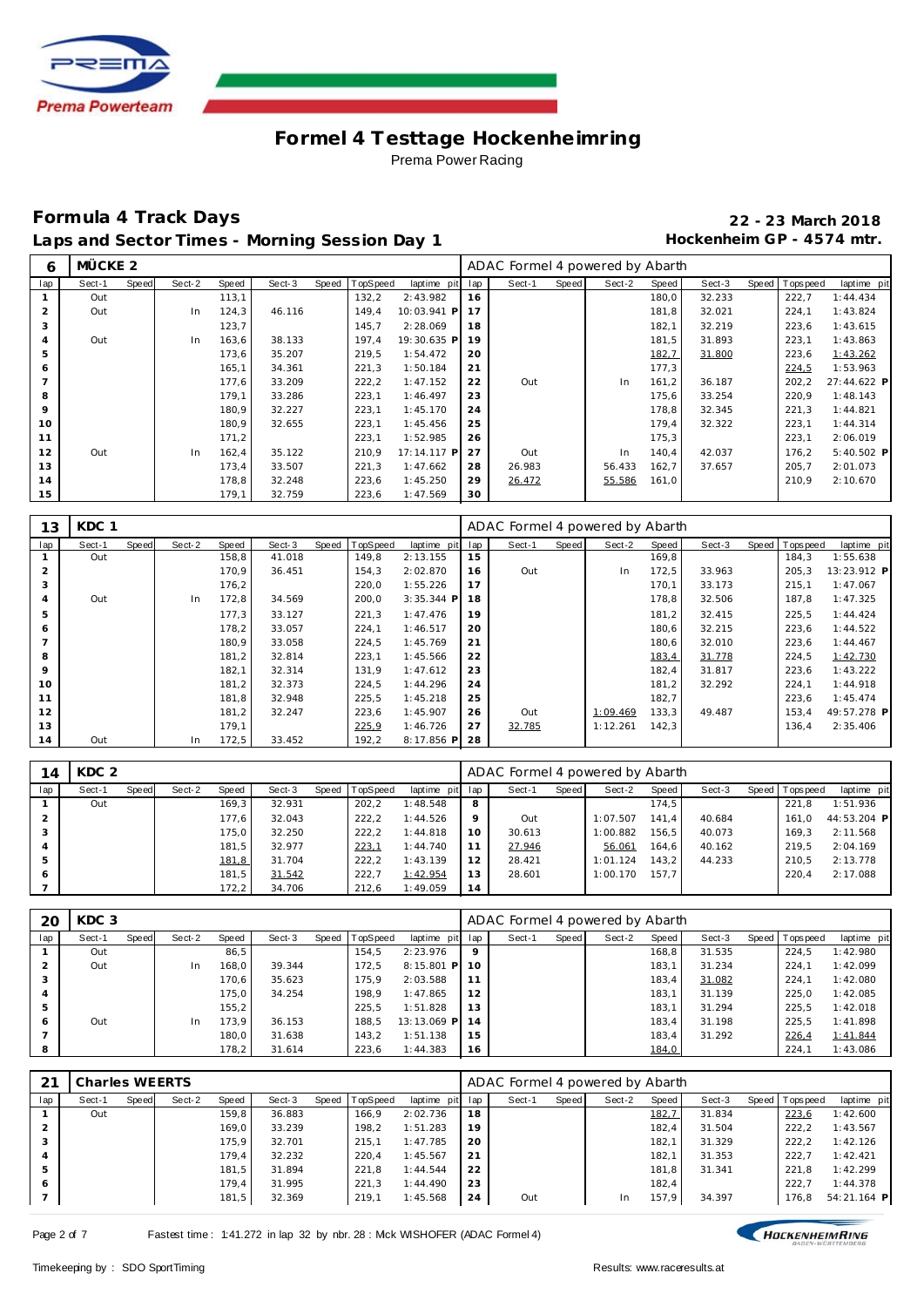

### **Formula 4 Track Days 22 - 23 March 2018** Laps and Sector Times - Morning Session Day 1 **Hockenheim GP** - 4574 mtr.

|    |     |     |       | Laps and South Thirds Thomas Sociol Bay T |       |                |    |       |        |       |          |
|----|-----|-----|-------|-------------------------------------------|-------|----------------|----|-------|--------|-------|----------|
| 8  |     |     | 182,4 | 32.355                                    | 223.1 | 1:44.374       | 25 | 175.6 | 31.924 | 205.7 | 1:46.402 |
| 9  |     |     | 180,9 | 32.685                                    | 220,4 | 1:44.666       | 26 | 181,5 | 31.377 | 221.3 | 1:42.749 |
| 10 |     |     | 182,4 | 31.702                                    | 221,3 | 1:43.171       | 27 | 180.9 | 31.411 | 221.3 | 1:43.570 |
| 11 |     |     | 181,2 | 31.716                                    | 221.3 | 1:43.242       | 28 | 181.2 | 31.231 | 221.8 | 1:42.148 |
| 12 |     |     | 180.6 |                                           | 220.9 | 1:48.149       | 29 | 181,2 | 31.039 | 221.8 | 1:41.754 |
| 13 | Out | In. | 172.0 | 33.019                                    | 199.3 | 14:51.602 P 30 |    | 180,3 | 31.018 | 222,2 | 1:41.678 |
| 14 |     |     | 182.4 | 31.821                                    | 221,8 | 1:43.781       | 31 | 177.3 | 31.378 | 222,2 | 1:42.348 |
| 15 |     |     | 182.4 | 31.549                                    | 221,8 | 1:43.016       | 32 | 180.0 | 31.163 | 222,2 | 1:41.830 |
| 16 |     |     | 182,7 | 31.654                                    | 221.8 | 1:42.877       | 33 | 180.3 | 31.360 | 222.7 | 1:42.470 |
| 17 |     |     | 182,4 | 31.395                                    | 222,2 | 1:42.342       | 34 | 180,6 |        | 222,2 | 1:46.412 |

| 22             |        |       | Lucas ALECCO ROY |       |        |       |          |              |     | ADAC Formel 4 powered by Abarth |       |          |       |        |                |             |
|----------------|--------|-------|------------------|-------|--------|-------|----------|--------------|-----|---------------------------------|-------|----------|-------|--------|----------------|-------------|
| lap            | Sect-1 | Speed | Sect-2           | Speed | Sect-3 | Speed | TopSpeed | laptime pit  | lap | Sect-1                          | Speed | Sect-2   | Speed | Sect-3 | Speed Topspeed | laptime pit |
| $\mathbf{1}$   | Out    |       |                  | 161.7 |        |       | 206,5    | 2:12.351     | 23  |                                 |       |          | 175,6 | 32.874 | 224,1          | 1:46.236    |
| $\overline{2}$ | Out    |       | In               | 167,4 | 37.149 |       | 209,3    | $5:54.108$ F | 24  |                                 |       |          | 175,9 | 32.690 | 225,9          | 1:45.416    |
| 3              |        |       |                  | 165.1 | 36.140 |       | 213,0    | 1:55.826     | 25  |                                 |       |          | 178,8 | 32.190 | 226,9          | 1:44.600    |
| $\overline{4}$ |        |       |                  | 171.4 | 34.683 |       | 217,3    | 1:51.762     | 26  |                                 |       |          | 179,4 | 32.559 | 224,5          | 1:44.796    |
| 5              |        |       |                  | 174,5 | 34.064 |       | 217,7    | 1:49.600     | 27  |                                 |       |          | 178,2 | 32.743 | 225,0          | 1:45.028    |
| 6              |        |       |                  | 178,5 | 34.114 |       | 221,3    | 1:49.582     | 28  |                                 |       |          | 172,5 |        | 224,1          | 1:52.817    |
| $\overline{7}$ |        |       |                  | 177,0 | 33.906 |       | 220,4    | 1:48.499     | 29  | Out                             |       | In       | 170.9 | 35.324 | 216,4          | 29:28.599 P |
| 8              |        |       |                  | 178,8 | 33.365 |       | 220,4    | 1:47.841     | 30  |                                 |       |          | 174,2 | 33.077 | 217,3          | 1:48.044    |
| 9              |        |       |                  | 167,4 | 33.258 |       | 223,1    | 1:47.687     | 31  |                                 |       |          | 179,1 | 32.934 | 218,6          | 1:46.345    |
| 10             |        |       |                  | 178,2 | 33.068 |       | 223,6    | 1:46.432     | 32  |                                 |       |          | 176,8 | 32.796 | 223,1          | 1:48.413    |
| 11             |        |       |                  | 176,2 | 32.901 |       | 223,6    | 1:46.490     | 33  |                                 |       |          | 177,0 | 33.609 | 224,1          | 1:46.676    |
| 12             |        |       |                  | 177,3 | 32.868 |       | 224,5    | 1:45.739     | 34  |                                 |       |          | 178,5 | 32.387 | 225,9          | 1:45.969    |
| 13             |        |       |                  | 177,0 | 32.979 |       | 220,9    | 1:50.174     | 35  |                                 |       |          | 180,9 | 32.366 | 225,5          | 1:45.868    |
| 14             |        |       |                  | 177,0 | 33.597 |       | 224,1    | 1:46.469     | 36  |                                 |       |          | 180,6 | 32.230 | 225,9          | 1:44.355    |
| 15             |        |       |                  | 178,8 |        |       | 224,5    | 1:46.839     | 37  |                                 |       |          | 180,9 | 32.190 | 225,9          | 1:43.894    |
| 16             | Out    |       | In               | 168.2 | 37.214 |       | 214,7    | 18:52.801 P  | 38  |                                 |       |          | 178.8 | 32.241 | 224,1          | 1:46.528    |
| 17             |        |       |                  | 172,5 | 34.471 |       | 217,3    | 1:52.327     | 39  |                                 |       |          | 178,8 | 32.333 | 225,5          | 1:44.803    |
| 18             |        |       |                  | 171,2 | 33.860 |       | 219,1    | 1:49.220     | 40  |                                 |       |          | 180,0 |        | 225.5          | 1:46.052    |
| 19             |        |       |                  | 177.0 | 34.697 |       | 223,6    | 1:48.659     | 41  | Out                             |       | 1:08.523 | 151,7 | 45.408 | 160.0          | 44:10.760 P |
| 20             |        |       |                  | 177.6 | 34.049 |       | 225,0    | 1:46.887     | 42  | 29.819                          |       | 1:04.941 | 132,4 | 44.040 | 174.2          | 2:18.800    |
| 21             |        |       |                  | 175,3 | 33.606 |       | 224,5    | 1:48.891     | 43  | 30.277                          |       | 1:04.250 | 163,6 | 42.653 | 189,5          | 2:17.180    |
| 22             |        |       |                  | 176,8 | 32.820 |       | 225,9    | 1:45.799     | 44  | 30.515                          |       | 1:01.156 | 161,4 |        | 179.7          | 2:15.123    |

| 23  | <b>Joey ALDERS</b> |       |        |       |        |       |          |             |     | ADAC Formel 4 powered by Abarth |       |          |        |        |       |             |             |
|-----|--------------------|-------|--------|-------|--------|-------|----------|-------------|-----|---------------------------------|-------|----------|--------|--------|-------|-------------|-------------|
| lap | Sect-1             | Speed | Sect-2 | Speed | Sect-3 | Speed | TopSpeed | laptime pit | lap | Sect-1                          | Speed | Sect-2   | Speed  | Sect-3 | Speed | T ops pee d | laptime pit |
|     | Out                |       |        | 160,0 | 39.869 |       | 194.6    | 2:13.251    | 23  |                                 |       |          | 181,2  | 31.881 |       | 222,7       | 1:42.905    |
| 2   |                    |       |        | 170,1 | 37.215 |       | 183,4    | 2:02.424    | 24  |                                 |       |          | 151,5  |        |       | 224,5       | 1:52.744    |
| 3   |                    |       |        | 170,1 | 36.153 |       | 186.9    | 2:00.931    | 25  | Out                             |       | In.      | 147,1  | 37.757 |       | 177.3       | 14:05.067 P |
|     |                    |       |        | 163,1 |        |       | 157,2    | 2:06.139    | 26  |                                 |       |          | 174,2  | 33.696 |       | 210,9       | 1:50.530    |
| 5   | Out                |       | In     | 171.7 | 35.144 |       | 190.5    | 11:00.710 P | 27  |                                 |       |          | 176,8  | 32.382 |       | 222,7       | 1:45.119    |
| 6   |                    |       |        | 175,6 | 34.153 |       | 221,8    | 1:50.719    | 28  |                                 |       |          | 179,4  | 32.050 |       | 223,1       | 1:44.679    |
|     |                    |       |        | 174,5 | 33.548 |       | 220,9    | 1:51.997    | 29  |                                 |       |          | 180,6  | 31.747 |       | 222,2       | 1:43.157    |
| 8   |                    |       |        | 177,3 | 33.124 |       | 221,3    | 1:47.361    | 30  |                                 |       |          | 181,5  | 31.692 |       | 224,5       | 1:42.927    |
| 9   |                    |       |        | 179,1 | 32.512 |       | 222, 2   | 1:45.493    | 31  |                                 |       |          | 179,7  | 31.806 |       | 224,1       | 1:43.005    |
| 10  |                    |       |        | 180.3 | 32.185 |       | 221,3    | 1:44.849    | 32  |                                 |       |          | 180,3  | 31.872 |       | 222,7       | 1:43.249    |
| 11  |                    |       |        | 180,6 | 32.317 |       | 222,2    | 1:44.024    | 33  |                                 |       |          | 181,5  | 31.614 |       | 223,1       | 1:42.640    |
| 12  |                    |       |        | 177.9 | 32.641 |       | 222, 2   | 1:45.691    | 34  |                                 |       |          | 173,6  | 32.238 |       | 222,2       | 1:45.579    |
| 13  |                    |       |        | 174,5 | 32.686 |       | 222,7    | 1:45.868    | 35  |                                 |       |          | 180,9  | 31.628 |       | 221,8       | 1:42.618    |
| 14  |                    |       |        | 178,2 |        |       | 220,9    | 1:49.038    | 36  |                                 |       |          | 180,3  |        |       | 201,9       | 1:48.774    |
| 15  | Out                |       | In     | 174,2 | 34.930 |       | 192,5    | 20:02.014 P | 37  | Out                             |       | In       | 162, 2 | 38.254 |       | 164,9       | 37:13.586 P |
| 16  |                    |       |        | 177,3 | 32.674 |       | 223,1    | 1:46.198    | 38  |                                 |       |          | 169,0  | 37.199 |       | 222,2       | 1:56.424    |
| 17  |                    |       |        | 178,5 | 31.967 |       | 223,1    | 1:43.868    | 39  | 26.462                          |       | 1:08.175 | 137,8  |        |       | 180.0       | 2:20.837    |
| 18  |                    |       |        | 179,4 | 32.024 |       | 224,1    | 1:43.632    | 40  | Out                             |       | 1:09.052 | 145,2  | 47.624 |       | 164,6       | 20:54.859 P |
| 19  |                    |       |        | 180,3 | 32.039 |       | 223,1    | 1:43.722    | 41  | 31.522                          |       | 1:06.194 | 152,1  | 46.678 |       | 183,4       | 2:24.394    |
| 20  |                    |       |        | 181,2 | 31.938 |       | 223,1    | 1:44.778    | 42  | 31.088                          |       | 1:07.141 | 150,6  | 47.296 |       | 180,0       | 2:25.525    |
| 21  |                    |       |        | 181,5 | 31.878 |       | 222, 2   | 1:43.338    | 43  | 36.223                          |       | 1:22.538 | 117.8  |        |       | 119,5       | 2:51.889    |
| 22  |                    |       |        | 180,6 | 31.904 |       | 222,7    | 1:43.458    | 44  |                                 |       |          |        |        |       |             |             |

| 26  | MÜCKE 3 |              |        |       |        |                |                 |    | ADAC Formel 4 powered by Abarth |       |        |                    |        |                |             |
|-----|---------|--------------|--------|-------|--------|----------------|-----------------|----|---------------------------------|-------|--------|--------------------|--------|----------------|-------------|
| lap | Sect-1  | <b>Speed</b> | Sect-2 | Speed | Sect-3 | Speed TopSpeed | laptime pit lap |    | Sect-1                          | Speed | Sect-2 | Speed              | Sect-3 | Speed Topspeed | laptime pit |
|     | Out     |              |        | 141.4 |        | 154.1          | 2:25.086        | 14 |                                 |       |        | 176.5 <sub>1</sub> | 33.602 | 224,5          | 1:48.759    |
|     | Out     |              | In     | 134.8 | 41.972 | 136.7          | 11:11.924 P 15  |    |                                 |       |        | 178.8              | 32.656 | 224.1          | 1:46.078    |
| - 2 |         |              |        | 145,4 | 40.043 | 174.8          | 2:13.335        | 16 |                                 |       |        | 178.8              | 32.706 | 224.5          | 1:45.585    |

HOCKENHEIMRING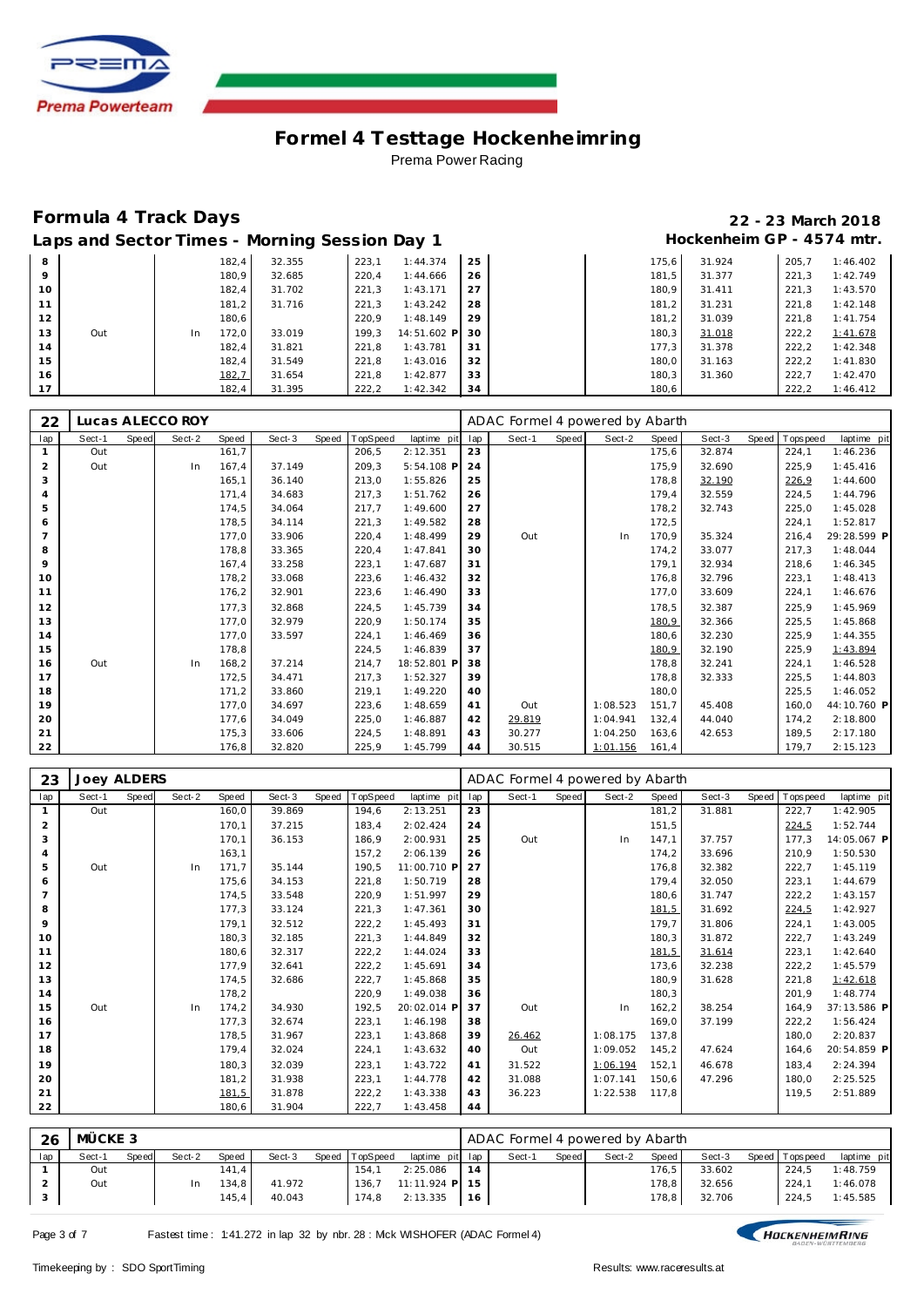

|                 | $= 500$ $= 500$ $= 500$ |     |       |        |       |                |    |     |           |       |        |       |              |
|-----------------|-------------------------|-----|-------|--------|-------|----------------|----|-----|-----------|-------|--------|-------|--------------|
| $\overline{4}$  |                         |     | 161,0 | 39.750 | 172,8 | 2:06.662       | 17 |     |           | 180,3 | 32.582 | 225.0 | 1:45.223     |
| 5               |                         |     | 164,4 | 37.376 | 199,3 | 2:00.440       | 18 |     |           | 179,1 | 32.559 | 224,1 | 1:45.369     |
| 6               |                         |     | 154,5 |        | 173.9 | 2:09.416       | 19 |     |           | 180,0 | 32.263 | 225,0 | 1:44.210     |
|                 | Out                     | In. | 151.0 | 41.817 | 146,5 | 26:46.514 P 20 |    |     |           | 179.7 | 32.360 | 225.0 | 1:43.794     |
| 8               |                         |     | 138.8 | 40.842 | 171.7 | 2:11.520       | 21 |     |           | 180,0 |        | 225,5 | 1:49.748     |
| 9               |                         |     | 156,3 | 38.484 | 190,5 | 2:04.975       | 22 | Out | <b>In</b> | 163,4 | In     | 186.2 | 17:08.607 P  |
| 10 <sup>°</sup> |                         |     | 147.1 |        | 184.3 | 2:10.310       | 23 | Out | 1n        | 166,7 | 36.922 | 213.9 | $4:42.269$ P |
| 11              | Out                     | In. | 145.9 | 37.289 | 197.1 | 20:52.355 P    | 24 |     |           | 174,8 | 33.726 | 212.6 | 1:51.282     |
| 12              |                         |     | 166,2 | 38.481 | 223,6 | 2:00.889       | 25 |     |           | 178,2 |        | 222.7 | 2:40.262     |
| 13              |                         |     | 174,8 | 34.117 | 224.1 | 1:50.202       | 26 |     |           |       |        |       |              |

| 27             |        |       | David SCHUMACHER |       |        |       |          |             |     | ADAC Formel 4 powered by Abarth |       |        |        |        |       |            |             |
|----------------|--------|-------|------------------|-------|--------|-------|----------|-------------|-----|---------------------------------|-------|--------|--------|--------|-------|------------|-------------|
| lap            | Sect-1 | Speed | Sect-2           | Speed | Sect-3 | Speed | TopSpeed | laptime pit | lap | Sect-1                          | Speed | Sect-2 | Speed  | Sect-3 | Speed | T ops peed | laptime pit |
|                | Out    |       |                  | 162,4 | 39.038 |       | 213,0    | 2:03.834    | 22  |                                 |       |        | 180,6  |        |       | 225,5      | 1:45.162    |
| $\overline{2}$ |        |       |                  | 170,6 | 37.487 |       | 217,7    | 1:57.801    | 23  | Out                             |       | In.    | 164,6  | 37.534 |       | 214,3      | 15:25.230 P |
| 3              |        |       |                  | 170.6 | 35.697 |       | 214,3    | 1:57.490    | 24  |                                 |       |        | 175,0  | 33.566 |       | 217.3      | 1:50.269    |
| $\overline{4}$ |        |       |                  | 174,8 | 34.406 |       | 221,3    | 1:50.632    | 25  |                                 |       |        | 173,4  | 33.226 |       | 224,5      | 1:48.875    |
| 5              |        |       |                  | 173,9 | 34.303 |       | 223,1    | 1:50.413    | 26  |                                 |       |        | 166,4  |        |       | 226,4      | 1:51.231    |
| 6              |        |       |                  | 175,6 | 33.680 |       | 223,6    | 1:48.385    | 27  | Out                             |       | In     | 172, 2 | 33.886 |       | 215,6      | 16:49.780 P |
| $\overline{7}$ |        |       |                  | 175,3 | 33.499 |       | 223,6    | 1:48.507    | 28  |                                 |       |        | 177,3  | 32.569 |       | 224,5      | 1:46.117    |
| 8              |        |       |                  | 177,6 | 33.686 |       | 224,1    | 1:47.277    | 29  |                                 |       |        | 179,1  | 32.344 |       | 224,5      | 1:44.573    |
| 9              |        |       |                  | 174,5 | 33.050 |       | 222,7    | 1:47.185    | 30  |                                 |       |        | 179,1  | 31.836 |       | 224,5      | 1:43.437    |
| 10             |        |       |                  | 174.5 | 32.933 |       | 224,5    | 1:46.030    | 31  |                                 |       |        | 180,3  | 31.664 |       | 225,0      | 1:43.015    |
| 11             |        |       |                  | 180,0 |        |       | 224,1    | 1:47.705    | 32  |                                 |       |        | 179,7  | 31.613 |       | 225,5      | 1:42.940    |
| 12             | Out    |       | In               | 171.4 | 34.068 |       | 218,2    | 11:20.814 P | 33  |                                 |       |        | 180,6  | 31.703 |       | 225,0      | 1:42.737    |
| 13             |        |       |                  | 175,3 | 33.563 |       | 222, 2   | 1:48.145    | 34  |                                 |       |        | 181,8  | 31.560 |       | 225,0      | 1:42.322    |
| 14             |        |       |                  | 175,0 | 33.433 |       | 222,7    | 1:47.464    | 35  |                                 |       |        | 181,5  | 31.940 |       | 224,5      | 1:43.098    |
| 15             |        |       |                  | 176,5 | 32.823 |       | 223,1    | 1:46.445    | 36  |                                 |       |        | 181,2  | 31.671 |       | 225,0      | 1:42.630    |
| 16             |        |       |                  | 178,8 | 32.900 |       | 224,5    | 1:45.382    | 37  |                                 |       |        | 181,2  | 31.565 |       | 225,0      | 1:42.829    |
| 17             |        |       |                  | 176,5 | 32.907 |       | 224,1    | 1:46.953    | 38  |                                 |       |        | 180,9  |        |       | 225,9      | 1:43.712    |
| 18             |        |       |                  | 178,5 | 32.589 |       | 223,6    | 1:45.345    | 39  | Out                             |       | In     | 170,6  | 33.840 |       | 216,0      | 32:24.041 P |
| 19             |        |       |                  | 177.0 | 32.251 |       | 225,0    | 1:43.835    | 40  |                                 |       |        | 175,6  | 33.297 |       | 223,6      | 1:47.307    |
| 20             |        |       |                  | 180,0 | 32.001 |       | 225,0    | 1:43.629    | 41  |                                 |       |        | 172,2  | 33.922 |       | 225,0      | 1:47.338    |
| 21             |        |       |                  | 180,3 | 32.041 |       | 224,5    | 1:43.752    | 42  | 23.109                          |       | 51.056 | 171,4  |        |       | 225,9      | 1:48.926    |

| 28             | Mick WISHOFER |       |        |       |        |       |          |             |     | ADAC Formel 4 powered by Abarth |       |        |       |        |       |             |             |
|----------------|---------------|-------|--------|-------|--------|-------|----------|-------------|-----|---------------------------------|-------|--------|-------|--------|-------|-------------|-------------|
| lap            | Sect-1        | Speed | Sect-2 | Speed | Sect-3 | Speed | TopSpeed | laptime pit | lap | Sect-1                          | Speed | Sect-2 | Speed | Sect-3 | Speed | T ops pee d | laptime pit |
|                | Out           |       |        | 138,8 | 40.636 |       | 153,4    | 2:20.446    | 21  | Out                             |       | In     | 173,4 | In     |       | 180,9       | 20:17.563 P |
| 2              |               |       |        | 170.1 | 36.268 |       | 204,2    | 1:58.071    | 22  | Out                             |       | In     | 159,8 | In     |       | 198,2       | 2:41.699 P  |
| 3              |               |       |        | 159,3 | 34.887 |       | 219,1    | 1:52.926    | 23  | Out                             |       | In     | 153,6 | 36.026 |       | 172,0       | 27:33.847 P |
| $\overline{4}$ |               |       |        | 172,2 | 34.866 |       | 220,0    | 1:52.634    | 24  |                                 |       |        | 166,7 | 33.165 |       | 202,6       | 1:51.529    |
| 5              |               |       |        | 175,3 | 33.988 |       | 220,9    | 1:49.893    | 25  |                                 |       |        | 176,8 | 32.116 |       | 215,1       | 1:46.393    |
| 6              |               |       |        | 177,0 | 33.510 |       | 222,2    | 1:48.044    | 26  |                                 |       |        | 177,0 | 31.624 |       | 225,5       | 1:43.361    |
|                |               |       |        | 177,6 | 33.289 |       | 223,1    | 1:47.820    | 27  |                                 |       |        | 184,3 | 31.327 |       | 226,9       | 1:42.172    |
| 8              |               |       |        | 177,3 | 33.091 |       | 222,7    | 1:46.963    | 28  |                                 |       |        | 183,7 | 31.657 |       | 225,0       | 1:42.439    |
| 9              |               |       |        | 178,2 | 32.677 |       | 223,1    | 1:45.844    | 29  |                                 |       |        | 183,7 | 31.264 |       | 225,9       | 1:42.055    |
| 10             |               |       |        | 179,1 |        |       | 223,1    | 1:47.535    | 30  |                                 |       |        | 183,1 | 31.241 |       | 225,5       | 1:41.819    |
| 11             | Out           |       | In.    | 171,7 | 35.199 |       | 186,2    | 14:49.474 P | 31  |                                 |       |        | 183,7 | 31.082 |       | 224,5       | 1:41.573    |
| 12             |               |       |        | 175,6 | 33.171 |       | 219,1    | 1:48.202    | 32  |                                 |       |        | 183,4 | 31.020 |       | 225,5       | 1:41.272    |
| 13             |               |       |        | 179,1 | 32.315 |       | 220,0    | 1:46.445    | 33  |                                 |       |        | 184,0 | 31.177 |       | 226,4       | 1:41.449    |
| 14             |               |       |        | 180,6 | 32.427 |       | 223,1    | 1:44.780    | 34  |                                 |       |        | 183,1 |        |       | 200,0       | 1:47.545    |
| 15             |               |       |        | 181,8 | 32.106 |       | 223,6    | 1:44.057    | 35  | Out                             |       | In     | 175,9 | 32.959 |       | 210,9       | 16:43.016 P |
| 16             |               |       |        | 182,1 | 31.876 |       | 222,7    | 1:43.508    | 36  |                                 |       |        | 179,4 | 31.714 |       | 221,8       | 1:44.269    |
| 17             |               |       |        | 183,1 | 31.615 |       | 224,1    | 1:42.974    | 37  |                                 |       |        | 183,4 | 31.411 |       | 227,4       | 1:42.353    |
| 18             |               |       |        | 182,4 | 31.415 |       | 224,5    | 1:42.585    | 38  |                                 |       |        | 182,1 | 31.553 |       | 226,9       | 1:42.794    |
| 19             |               |       |        | 183,4 | 31.504 |       | 224,1    | 1:42.586    | 39  |                                 |       |        | 174,8 |        |       | 226,4       | 1:46.194    |
| 20             |               |       |        | 183,4 |        |       | 224,5    | 1:45.047    | 40  |                                 |       |        |       |        |       |             |             |

| 30  | Liam LAWSON |       |        |       |        |                |             |      | ADAC Formel 4 powered by Abarth |       |        |       |        |                |             |
|-----|-------------|-------|--------|-------|--------|----------------|-------------|------|---------------------------------|-------|--------|-------|--------|----------------|-------------|
| lap | Sect-1      | Speed | Sect-2 | Speed | Sect-3 | Speed TopSpeed | laptime pit | lap  | Sect-1                          | Speed | Sect-2 | Speed | Sect-3 | Speed Topspeed | laptime pit |
|     | Out         |       |        | 151,3 | 40.009 | 173.4          | 2:09.233    | 18   |                                 |       |        | 181.8 |        | 223.6          | 1:47.930    |
|     |             |       |        | 166.9 |        | 204.9          | 2:06.873    | 19   | Out                             |       |        | 165.1 | 34.932 | 189.1          | 42:15.583 P |
|     | Out         |       | In     | 164.6 | 40.598 | 128.3          | 11:08.741   | P 20 |                                 |       |        | 178.5 | 32.275 | 221.8          | 1:47.962    |
|     |             |       |        | 157,7 | 36.851 | 158.4          | 2:04.447    | 21   |                                 |       |        | 182,4 | 31.825 | 223.6          | 1:43.543    |
|     |             |       |        | 158,4 | 38.334 | 157.2          | 2:03.731    | 22   |                                 |       |        | 182,1 | 31.556 | 224.1          | 1:42.580    |
| 6   |             |       |        | 150,0 |        | 159.1          | 2:15.223    | 23   |                                 |       |        | 182,4 | 31.430 | 225,5          | 1:42.083    |

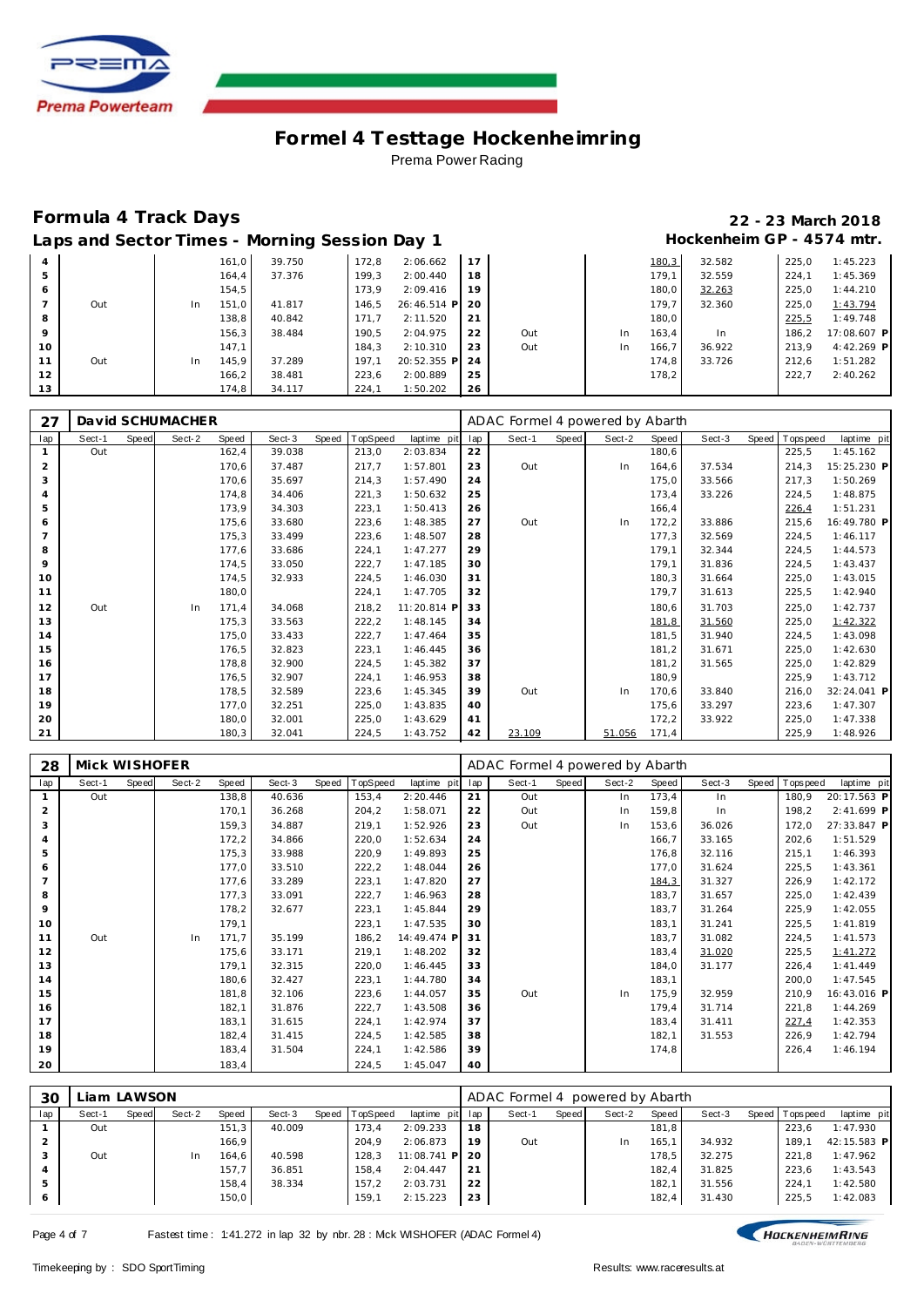

|         |     |             | $-1$   |       |                |    |        |          |       |        |       |             |
|---------|-----|-------------|--------|-------|----------------|----|--------|----------|-------|--------|-------|-------------|
|         | Out | 165,9<br>In | 35.874 | 189.5 | 14:54.713 P 24 |    |        |          | 184,0 | 31.693 | 226.4 | 1:42.330    |
| 8       |     | 176.5       | 33.443 | 215,6 | 1:48.767       | 25 |        |          | 182,1 | 31.460 | 224.5 | 1:42.215    |
| $\circ$ |     | 178,2       | 32.762 | 221,8 | 1:46.141       | 26 |        |          | 168,0 | 32.041 | 225,0 | 1:49.840    |
| 10      |     | 178,8       | 32.215 | 222,2 | 1:44.217       | 27 |        |          | 182,7 | 31.611 | 225.0 | 1:42.074    |
| 11      |     | 179,7       | 32.265 | 222,7 | 1:44.033       | 28 |        |          | 182,4 | 31.407 | 227,4 | 1:42.048    |
| 12      |     | 178,2       | 32.056 | 223,1 | 1:44.715       | 29 |        |          | 183,1 | 31.347 | 225,9 | 1:41.795    |
| 13      |     | 181,2       | 31.999 | 221,3 | 1:43.845       | 30 |        |          | 174,2 |        | 227,8 | 1:49.467    |
| 14      |     | 181,2       | 31.920 | 222,7 | 1:43.180       | 31 | Out    | 1:13.690 | 133,8 | 47.225 | 141.9 | 54:15.362 P |
| 15      |     | 182,1       | 31.785 | 222,7 | 1:43.204       | 32 | 32.327 | 1:12.395 | 135,5 | 46.313 | 130.4 | 2:31.035    |
| 16      |     | 181,8       | 31.894 | 222,2 | 1:43.530       | 33 | 31.438 | 1:06.679 | 147,3 | 46.774 | 179.1 | 2:24.891    |
| 17      |     | 181,2       | 31.919 | 223,6 | 1:43.443       | 34 | 33.978 | 1:11.297 | 146,3 |        | 128,9 | 2:41.213    |

| 33  | Jack DOOHAN |       |        |       |        |       |          |             |     | ADAC Formel 4 powered by Abarth |       |        |       |        |       |             |             |
|-----|-------------|-------|--------|-------|--------|-------|----------|-------------|-----|---------------------------------|-------|--------|-------|--------|-------|-------------|-------------|
| lap | Sect-1      | Speed | Sect-2 | Speed | Sect-3 | Speed | TopSpeed | laptime pit | lap | Sect-1                          | Speed | Sect-2 | Speed | Sect-3 | Speed | T ops pee d | laptime pit |
|     | Out         |       |        | 159,1 |        |       | 180,3    | 2:19.428    | 18  |                                 |       |        | 181,2 | 32.096 |       | 222,7       | 1:44.146    |
| 2   | Out         |       | In     | 168,0 | 38.124 |       | 195,7    | 5:27.339 P  | 19  |                                 |       |        | 180,6 | 32.040 |       | 221,3       | 1:49.517    |
| 3   |             |       |        | 173,1 | 34.177 |       | 199,6    | 1:52.753    | 20  |                                 |       |        | 181,2 | 31.850 |       | 223,6       | 1:43.400    |
|     |             |       |        | 177,3 | 33.606 |       | 214,3    | 1:48.359    | 21  |                                 |       |        | 182,4 | 31.797 |       | 224,1       | 1:43.447    |
| 5   |             |       |        | 178,5 | 32.667 |       | 220,0    | 1:46.852    | 22  |                                 |       |        | 181,8 | 31.745 |       | 223,1       | 1:43.267    |
| 6   |             |       |        | 180,3 | 32.579 |       | 220,4    | 1:45.582    | 23  |                                 |       |        | 178,2 |        |       | 223,6       | 1:51.933    |
|     |             |       |        | 180,6 | 32.723 |       | 221,8    | 1:45.807    | 24  | Out                             |       | In     | 151,5 | 36.090 |       | 169,8       | 37:16.135 P |
| 8   |             |       |        | 178,2 |        |       | 217,3    | 1:55.695    | 25  |                                 |       |        | 172,5 | 33.465 |       | 212,6       | 1:49.751    |
| 9   | Out         |       | In     | 178,8 | 32.673 |       | 187,2    | 10:01.861 P | 26  |                                 |       |        | 177,6 | 32.507 |       | 219,1       | 1:46.939    |
| 10  |             |       |        | 180,0 | 32.196 |       | 219,1    | 1:46.269    | 27  |                                 |       |        | 181,5 | 32.031 |       | 222,2       | 1:43.912    |
| 11  |             |       |        | 180,0 | 32.379 |       | 227,8    | 1:45.497    | 28  |                                 |       |        | 181,2 | 31.945 |       | 223,1       | 1:43.587    |
| 12  |             |       |        | 181,8 | 32.176 |       | 222,2    | 1:44.099    | 29  |                                 |       |        | 181,5 | 31.746 |       | 224,5       | 1:43.548    |
| 13  |             |       |        | 182,1 | 32.023 |       | 222,2    | 1:43.850    | 30  |                                 |       |        | 181,5 | 31.718 |       | 224,1       | 1:43.018    |
| 14  |             |       |        | 180,6 | 32.433 |       | 154,9    | 1:52.171    | 31  |                                 |       |        | 180,6 | 31.844 |       | 225,0       | 1:43.008    |
| 15  |             |       |        | 181,8 |        |       | 222,2    | 1:51.699    | 32  |                                 |       |        | 181,2 | 31.716 |       | 224,5       | 1:42.719    |
| 16  | Out         |       | In     | 174,8 | 32.904 |       | 193,5    | 7:08.728 P  | 33  |                                 |       |        | 181,2 |        |       | 225,5       | 1:51.228    |
| 17  |             |       |        | 175,6 | 32.628 |       | 216,4    | 1:45.785    | 34  |                                 |       |        |       |        |       |             |             |

| 44  | Lirim ZENDELI |       |        |       |        |       |          |             |     | ADAC Formel 4 powered by Abarth |       |        |       |        |                |             |
|-----|---------------|-------|--------|-------|--------|-------|----------|-------------|-----|---------------------------------|-------|--------|-------|--------|----------------|-------------|
| lap | Sect-1        | Speed | Sect-2 | Speed | Sect-3 | Speed | TopSpeed | laptime pit | lap | Sect-1                          | Speed | Sect-2 | Speed | Sect-3 | Speed Topspeed | laptime pit |
|     | Out           |       |        | 143,8 | 40.825 |       | 134,8    | 2:17.613    | 14  |                                 |       |        | 182,1 | 31.916 | 224,5          | 1:43.459    |
|     |               |       |        | 157,0 | 35.328 |       | 190,8    | 1:57.140    | 15  |                                 |       |        | 182,1 | 31.616 | 224.1          | 1:43.090    |
|     |               |       |        | 176,5 | 33.319 |       | 213,4    | 1:48.945    | 16  |                                 |       |        | 181,8 | 31.882 | 224.5          | 1:45.791    |
|     |               |       |        | 178,5 | 32.835 |       | 222,2    | 1:51.109    | 17  |                                 |       |        | 184,3 | 31.483 | 225,0          | 1:42.661    |
| 5   |               |       |        | 179,4 | 32.506 |       | 223,6    | 1:45.952    | 18  |                                 |       |        | 183,7 |        | 225,5          | 1:48.210    |
| 6   |               |       |        | 181,2 | 32.337 |       | 224.1    | 1:47.154    | 19  | Out                             |       | In.    | 140,3 | 37.381 | 154.1          | 15:50.685 P |
|     |               |       |        | 180,9 | 32.327 |       | 225,0    | 1:46.228    | 20  |                                 |       |        | 174,8 | 33.028 | 190.1          | 1:51.628    |
| 8   |               |       |        | 182,1 |        |       | 226,4    | 2:03.240    | 21  |                                 |       |        | 119,2 | 41.974 | 217.7          | 1:56.771    |
| 9   | Out           |       | In.    | 154.7 | 34.237 |       | 200.7    | 10:17.478 P | 22  |                                 |       |        | 178,2 | 31.843 | 145.9          | 1:50.126    |
| 10  |               |       |        | 178,8 | 33.257 |       | 217,7    | 1:47.158    | 23  |                                 |       |        | 183,7 | 32.440 | 225,5          | 1:43.403    |
| 11  |               |       |        | 180.0 | 32.401 |       | 224.5    | 1:45.370    | 24  |                                 |       |        | 183,7 | 31.317 | 226.9          | 1:42.499    |
| 12  |               |       |        | 181,8 | 32.139 |       | 225,0    | 1:43.932    | 25  |                                 |       |        | 183,4 | 31.238 | 227,4          | 1:42.219    |
| 13  |               |       |        | 182,7 | 31.773 |       | 224,5    | 1:43.359    | 26  |                                 |       |        | 38,3  |        | 226.9          | 14:39.915   |

| 64  | Oliver CALDWELL |              |        |       |        |       |          |             |     | ADAC Formel 4 powered by Abarth |       |        |       |        |       |             |             |
|-----|-----------------|--------------|--------|-------|--------|-------|----------|-------------|-----|---------------------------------|-------|--------|-------|--------|-------|-------------|-------------|
| lap | Sect-1          | <b>Speed</b> | Sect-2 | Speed | Sect-3 | Speed | TopSpeed | laptime pit | lap | Sect-1                          | Speed | Sect-2 | Speed | Sect-3 | Speed | T ops pee d | laptime pit |
|     | Out             |              |        | 160,0 | 43.701 |       | 200,7    | 2:17.893    | 20  |                                 |       |        | 181,5 | 31.725 |       | 224,1       | 1:43.016    |
| 2   |                 |              |        | 170,3 | 36.740 |       | 218,2    | 1:58.544    | 21  |                                 |       |        | 181,2 | 31.904 |       | 225,0       | 1:43.306    |
| 3   |                 |              |        | 172,8 | 34.698 |       | 216,9    | 1:53.577    | 22  |                                 |       |        | 180,9 | 31.626 |       | 224,1       | 1:42.610    |
|     |                 |              |        | 173,4 | 33.273 |       | 220,9    | 1:47.535    | 23  |                                 |       |        | 180,3 | 31.785 |       | 224,5       | 1:42.897    |
| 5   |                 |              |        | 175,3 | 34.583 |       | 191,8    | 1:55.584    | 24  |                                 |       |        | 175,0 |        |       | 225,5       | 1:51.594    |
| 6   |                 |              |        | 177,3 | 32.613 |       | 221,3    | 1:45.704    | 25  | Out                             |       | In     | 158,6 | 37.381 |       | 185,6       | 41:17.196 P |
|     |                 |              |        | 163,6 |        |       | 172,5    | 2:00.395    | 26  |                                 |       |        | 167,2 | 34.113 |       | 181,8       | 1:56.788    |
| 8   | Out             |              | In     | 170,6 | 36.265 |       | 216,0    | 8:30.863 P  | 27  |                                 |       |        | 178,5 | 32.605 |       | 174,5       | 1:50.515    |
| 9   |                 |              |        | 173,9 | 34.134 |       | 217,7    | 1:51.143    | 28  |                                 |       |        | 181,5 | 31.945 |       | 222,7       | 1:44.177    |
| 10  |                 |              |        | 174,2 | 32.831 |       | 214,7    | 1:47.483    | 29  |                                 |       |        | 181,8 | 31.681 |       | 225,0       | 1:42.552    |
| 11  |                 |              |        | 179,1 | 32.097 |       | 222,7    | 1:44.329    | 30  |                                 |       |        | 179,7 | 31.889 |       | 225,5       | 1:43.763    |
| 12  |                 |              |        | 138,6 | 34.844 |       | 217,3    | 1:53.013    | 31  |                                 |       |        | 181,2 | 31.530 |       | 224,5       | 1:43.888    |
| 13  |                 |              |        | 182,1 | 32.257 |       | 222,7    | 1:44.120    | 32  |                                 |       |        | 181,5 | 31.389 |       | 225,5       | 1:42.271    |
| 14  |                 |              |        | 174,5 |        |       | 199,6    | 1:57.878    | 33  |                                 |       |        | 181,8 | 31.708 |       | 220,4       | 1:50.559    |
| 15  | Out             |              | In     | 173,6 | 34.675 |       | 177,9    | 11:13.536 P | 34  |                                 |       |        | 181,2 | 31.304 |       | 224,5       | 1:42.068    |
| 16  |                 |              |        | 175,9 | 33.193 |       | 204,2    | 1:49.337    | 35  |                                 |       |        | 182,1 |        |       | 224,1       | 1:47.532    |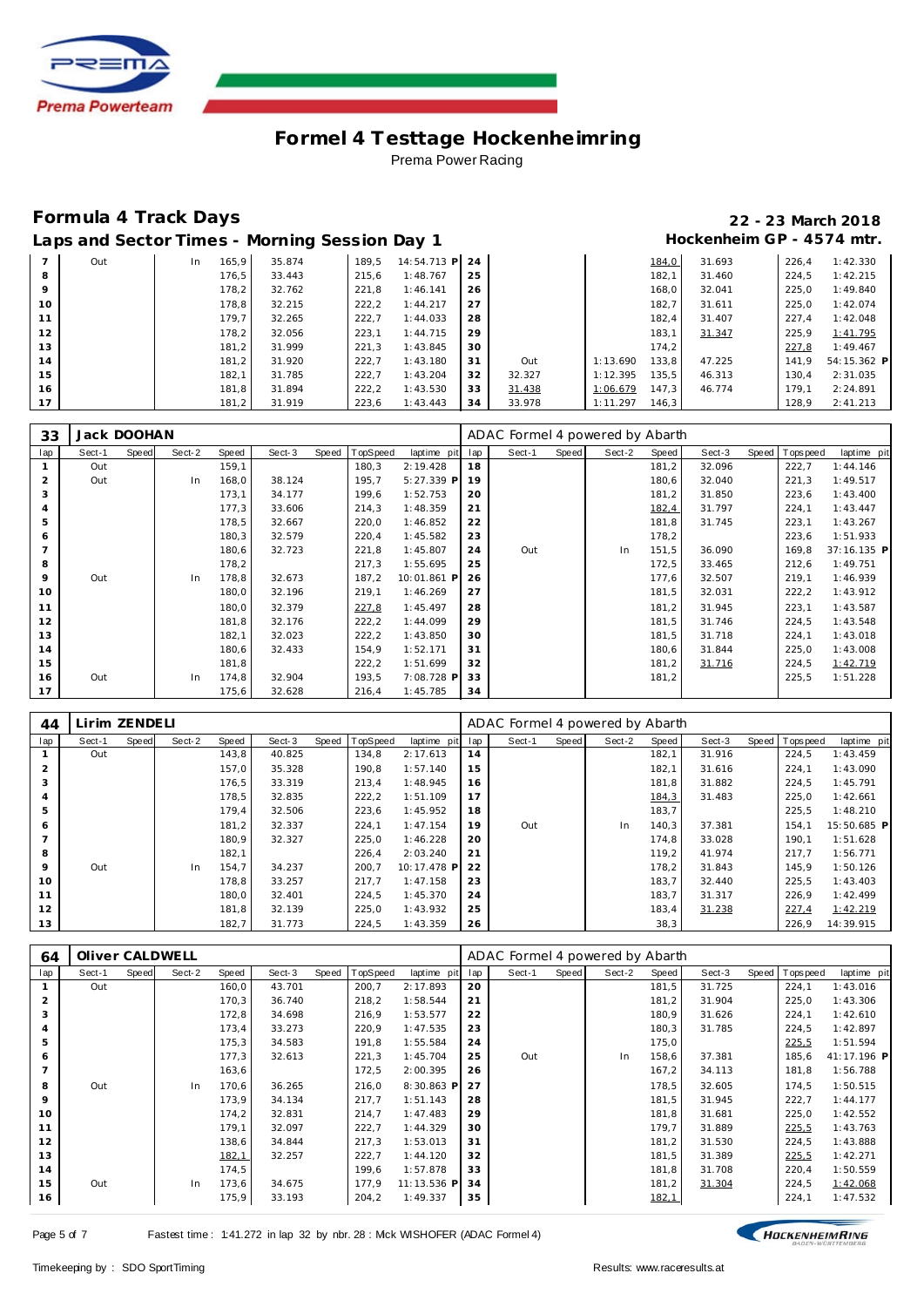

# **Formula 4 Track Days 22 - 23 March 2018**

Laps and Sector Times - Morning Session Day 1 **Hockenheim GP** - 4574 mtr.

|    | 177,3 | 32.613 | 217.7 | : 46.892 | 36 | Out    | 1:03.762 | 144.6  | 42.888 | 176,5 | 15:36.414 P |
|----|-------|--------|-------|----------|----|--------|----------|--------|--------|-------|-------------|
| 18 | 180,0 | 32.163 | 221,3 | 1:44.270 | 37 | 27.882 | 59.394   | 155, 2 | 42.632 | 205,3 | 2:09.908    |
| 1Q | 180.9 | 31.797 | 225.0 | 1:43.037 | 38 | 29.695 | 57.257   | 150,4  |        | 189.8 | 2:16.208    |

| 74  | Enzo FITTI PALDI |       |        |       |        |       |          |             |     | ADAC Formel 4 powered by Abarth |       |          |       |        |       |             |             |
|-----|------------------|-------|--------|-------|--------|-------|----------|-------------|-----|---------------------------------|-------|----------|-------|--------|-------|-------------|-------------|
| lap | Sect-1           | Speed | Sect-2 | Speed | Sect-3 | Speed | TopSpeed | laptime pit | lap | Sect-1                          | Speed | Sect-2   | Speed | Sect-3 | Speed | T ops pee d | laptime pit |
|     | Out              |       |        | 156,3 | 38.828 |       | 159,3    | 2:12.229    | 20  |                                 |       |          | 179,1 | 32.928 |       | 222,7       | 1:44.357    |
| 2   |                  |       |        | 154,1 | 36.261 |       | 186,9    | 1:56.972    | 21  |                                 |       |          | 177,0 | 33.643 |       | 195,7       | 1:55.064    |
| 3   |                  |       |        | 166,4 | 33.739 |       | 190,1    | 1:52.142    | 22  |                                 |       |          | 174,2 | 32.010 |       | 213,4       | 1:46.616    |
|     |                  |       |        | 176,5 | 32.747 |       | 199,3    | 1:48.915    | 23  |                                 |       |          | 182,4 | 31.626 |       | 224,1       | 1:42.516    |
| 5   |                  |       |        | 167,4 | 32.933 |       | 203,4    | 1:52.699    | 24  |                                 |       |          | 182,1 | 31.836 |       | 225,5       | 1:42.483    |
| 6   |                  |       |        | 178,2 | 32.251 |       | 221,3    | 1:44.242    | 25  |                                 |       |          | 183,4 |        |       | 227,4       | 1:44.648    |
|     |                  |       |        | 180,3 |        |       | 221,8    | 1:48.973    | 26  | Out                             |       | In       | 149,6 | 37.932 |       | 147,1       | 36:15.076 P |
| 8   | Out              |       | In     | 159,5 | 38.037 |       | 166,7    | 10:04.787 P | 27  |                                 |       |          | 163,9 | 35.822 |       | 199,6       | 1:56.328    |
| 9   |                  |       |        | 152,3 | 34.309 |       | 193,5    | 2:01.753    | 28  |                                 |       |          | 163,9 | 32.582 |       | 190,1       | 1:51.685    |
| 10  |                  |       |        | 170,3 | 35.244 |       | 193,2    | 1:54.003    | 29  |                                 |       |          | 181,2 | 31.524 |       | 225,0       | 1:42.353    |
| 11  |                  |       |        | 179,7 | 31.908 |       | 223,1    | 1:43.650    | 30  |                                 |       |          | 177,0 | 31.612 |       | 213,0       | 1:44.899    |
| 12  |                  |       |        | 169,3 | 32.134 |       | 182,1    | 1:51.719    | 31  |                                 |       |          | 181,8 | 31.181 |       | 224,5       | 1:41.656    |
| 13  |                  |       |        | 182,1 | 31.466 |       | 222,7    | 1:42.964    | 32  |                                 |       |          | 181,8 | 31.373 |       | 224,1       | 1:42.255    |
| 14  |                  |       |        | 181,5 |        |       | 223,1    | 1:43.562    | 33  |                                 |       |          | 182,4 | 31.152 |       | 225,0       | 1:41.619    |
| 15  | Out              |       | In     | 168,2 | 34.460 |       | 206,9    | 8:35.861 P  | 34  |                                 |       |          | 181,8 | 31.199 |       | 225,0       | 1:41.469    |
| 16  |                  |       |        | 173,4 | 33.974 |       | 194,9    | 1:55.125    | 35  |                                 |       |          | 182,4 |        |       | 225,5       | 1:44.152    |
| 17  |                  |       |        | 176,8 | 34.806 |       | 194,9    | 1:52.254    | 36  | Out                             |       | In       | 127,2 | 43.302 |       | 154,5       | 23:22.573 P |
| 18  |                  |       |        | 181,5 | 31.349 |       | 222,7    | 1:42.637    | 37  | 30.744                          |       | 1:02.623 | 139,4 | 42.066 |       | 178,5       | 2:15.433    |
| 19  |                  |       |        | 173,4 | 31.761 |       | 173,1    | 1:53.484    | 38  | 28.625                          |       | 1:04.087 | 149,4 |        |       | 197,4       | 2:18.295    |

| 80  | Andreas ESTNER |       |        |       |        |       |                 |             |     | ADAC Formel 4 powered by Abarth |       |          |       |        |       |             |                 |
|-----|----------------|-------|--------|-------|--------|-------|-----------------|-------------|-----|---------------------------------|-------|----------|-------|--------|-------|-------------|-----------------|
| lap | Sect-1         | Speed | Sect-2 | Speed | Sect-3 | Speed | <b>TopSpeed</b> | laptime pit | lap | Sect-1                          | Speed | Sect-2   | Speed | Sect-3 | Speed | T ops pee d | laptime pit     |
|     | Out            |       |        | 147,3 | 39.839 |       | 148,4           | 2:13.661    | 18  |                                 |       |          | 183,4 | 31.419 |       | 222,7       | 1:42.108        |
| 2   |                |       |        | 168,5 | 35.654 |       | 194,2           | 1:57.813    | 19  |                                 |       |          | 183,4 | 31.180 |       | 224,1       | 1:41.604        |
| 3   |                |       |        | 174,5 | 33.499 |       | 210,1           | 1:49.331    | 20  |                                 |       |          | 183,7 | 31.087 |       | 222,2       | 1:41.926        |
|     |                |       |        | 175,6 | 33.073 |       | 218,2           | 1:48.932    | 21  |                                 |       |          | 183,1 | 31.157 |       | 223,1       | 1:41.544        |
| 5   |                |       |        | 176,5 | 32.604 |       | 218,6           | 1:46.287    | 22  |                                 |       |          | 182,7 |        |       | 224,5       | 1:44.618        |
| 6   |                |       |        | 177,6 | 32.643 |       | 218,6           | 1:45.952    | 23  | Out                             |       | In       | 168,8 | 34.303 |       | 186,9       | $1:05:24.531$ P |
|     |                |       |        | 179,7 | 32.404 |       | 219,5           | 1:45.111    | 24  |                                 |       |          | 178,8 | 32.003 |       | 217,7       | 1:45.668        |
| 8   |                |       |        | 180,3 | 32.046 |       | 220,0           | 1:44.400    | 25  |                                 |       |          | 179,1 | 31.652 |       | 223,1       | 1:43.377        |
| 9   |                |       |        | 179,7 | 32.120 |       | 221,8           | 1:44.392    | 26  |                                 |       |          | 181,2 | 31.310 |       | 223,6       | 1:42.445        |
| 10  |                |       |        | 181,2 | 31.881 |       | 219,5           | 1:43.980    | 27  |                                 |       |          | 181,2 | 31.235 |       | 224,5       | 1:42.214        |
| 11  |                |       |        | 180,3 |        |       | 220,4           | 1:45.096    | 28  |                                 |       |          | 181,8 | 31.338 |       | 224,5       | 1:41.991        |
| 12  | Out            |       | In     | 129,5 | 37.827 |       | 140,4           | 6:36.981 P  | 29  |                                 |       |          | 181,8 | 31.093 |       | 223,6       | 1:42.006        |
| 13  |                |       |        | 172,8 | 34.071 |       | 207,3           | 1:54.478    | 30  |                                 |       |          | 181,8 | 31.153 |       | 223,6       | 1:41.716        |
| 14  |                |       |        | 176,2 | 32.594 |       | 218,6           | 1:46.909    | 31  |                                 |       |          | 181,8 | 31.038 |       | 223,6       | 1:41.461        |
| 15  |                |       |        | 178,2 | 31.950 |       | 216,0           | 1:44.578    | 32  |                                 |       |          | 181,8 |        |       | 223,6       | 1:42.662        |
| 16  |                |       |        | 184,0 | 32.160 |       | 224,1           | 1:43.395    | 33  | Out                             |       | 1:00.712 | 159,8 | 37.452 |       | 178,5       | 12:15.785 P     |
| 17  |                |       |        | 182,7 | 31.558 |       | 226,4           | 1:42.850    | 34  | 25.195                          |       | 53.804   | 168,0 |        |       | 222,2       | 2:05.754        |

| 81           |        |       | Sebastian ESTNER |       |        |       |          |             |     | ADAC Formel 4 powered by Abarth |       |          |       |        |       |             |                     |
|--------------|--------|-------|------------------|-------|--------|-------|----------|-------------|-----|---------------------------------|-------|----------|-------|--------|-------|-------------|---------------------|
| lap          | Sect-1 | Speed | Sect-2           | Speed | Sect-3 | Speed | TopSpeed | laptime pit | lap | Sect-1                          | Speed | Sect-2   | Speed | Sect-3 | Speed | T ops pee d | laptime pit         |
| $\mathbf{1}$ | Out    |       |                  | 138,8 | 43.383 |       | 145,4    | 2:30.176    | 19  |                                 |       |          | 179,4 | 32.487 |       | 221,3       | 1:45.555            |
| 2            |        |       |                  | 159,8 | 38.240 |       | 176,5    | 2:07.705    | 20  |                                 |       |          | 178,8 | 32.571 |       | 222,2       | 1:44.848            |
| 3            |        |       |                  | 168,8 | 36.844 |       | 215,1    | 1:58.967    | 21  |                                 |       |          | 179,1 | 32.487 |       | 223,6       | 1:44.748            |
| 4            |        |       |                  | 169,8 | 35.778 |       | 188,2    | 2:08.533    | 22  |                                 |       |          | 175,3 |        |       | 222,2       | 1:49.963            |
| 5            |        |       |                  | 172,5 | 35.107 |       | 217,7    | 1:52.868    | 23  | Out                             |       | In       | 154,7 | 37.639 |       |             | 170,1 1:01:56.935 P |
| 6            |        |       |                  | 172,2 | 34.628 |       | 222,7    | 1:50.839    | 24  |                                 |       |          | 162,7 | 34.069 |       | 164,4       | 1:58.668            |
|              |        |       |                  | 172,8 | 34.032 |       | 216,4    | 1:50.016    | 25  |                                 |       |          | 176,5 | 32.821 |       | 216,9       | 1:48.568            |
| 8            |        |       |                  | 173,6 | 35.039 |       | 219,5    | 1:50.935    | 26  |                                 |       |          | 175,9 | 32.721 |       | 224,5       | 1:47.950            |
| 9            |        |       |                  | 175,6 | 33.686 |       | 221,8    | 1:49.059    | 27  |                                 |       |          | 177,9 | 32.508 |       | 224,5       | 1:47.101            |
| 10           |        |       |                  | 175,3 | 33.417 |       | 219,1    | 1:48.345    | 28  |                                 |       |          | 179,7 | 32.110 |       | 224,1       | 1:44.369            |
| 11           |        |       |                  | 176,8 |        |       | 220,9    | 1:52.142    | 29  |                                 |       |          | 176,5 | 32.167 |       | 222,7       | 1:44.370            |
| 12           | Out    |       | In               | 163,6 | 34.553 |       | 173,9    | 6:11.821    | 30  |                                 |       |          | 179,1 | 32.183 |       | 197,4       | 1:50.225            |
| 13           |        |       |                  | 176,5 | 33.242 |       | 209,7    | 1:50.051    | 31  |                                 |       |          | 179,7 | 40.018 |       | 223,1       | 1:51.863            |
| 14           |        |       |                  | 99,4  | 34.931 |       | 221,3    | 1:53.070    | 32  |                                 |       |          | 173,9 | 33.331 |       | 200,0       | 1:55.088            |
| 15           |        |       |                  | 174,8 | 33.595 |       | 220,4    | 1:47.644    | 33  |                                 |       |          | 176,2 |        |       | 223,6       | 1:51.695            |
| 16           |        |       |                  | 177,9 | 32.671 |       | 223,1    | 1:45.780    | 34  | Out                             |       | 1:01.028 | 161,9 | 37.366 |       | 168,5       | 12:38.126 P         |
| 17           |        |       |                  | 179,4 | 32.581 |       | 221,8    | 1:45.142    | 35  | 31.555                          |       | 1:08.435 | 136,0 |        |       | 161,0       | 2:26.730            |
| 18           |        |       |                  | 177,3 | 32.692 |       | 195,3    | 1:54.210    | 36  |                                 |       |          |       |        |       |             |                     |

HOCKENHEIMRING